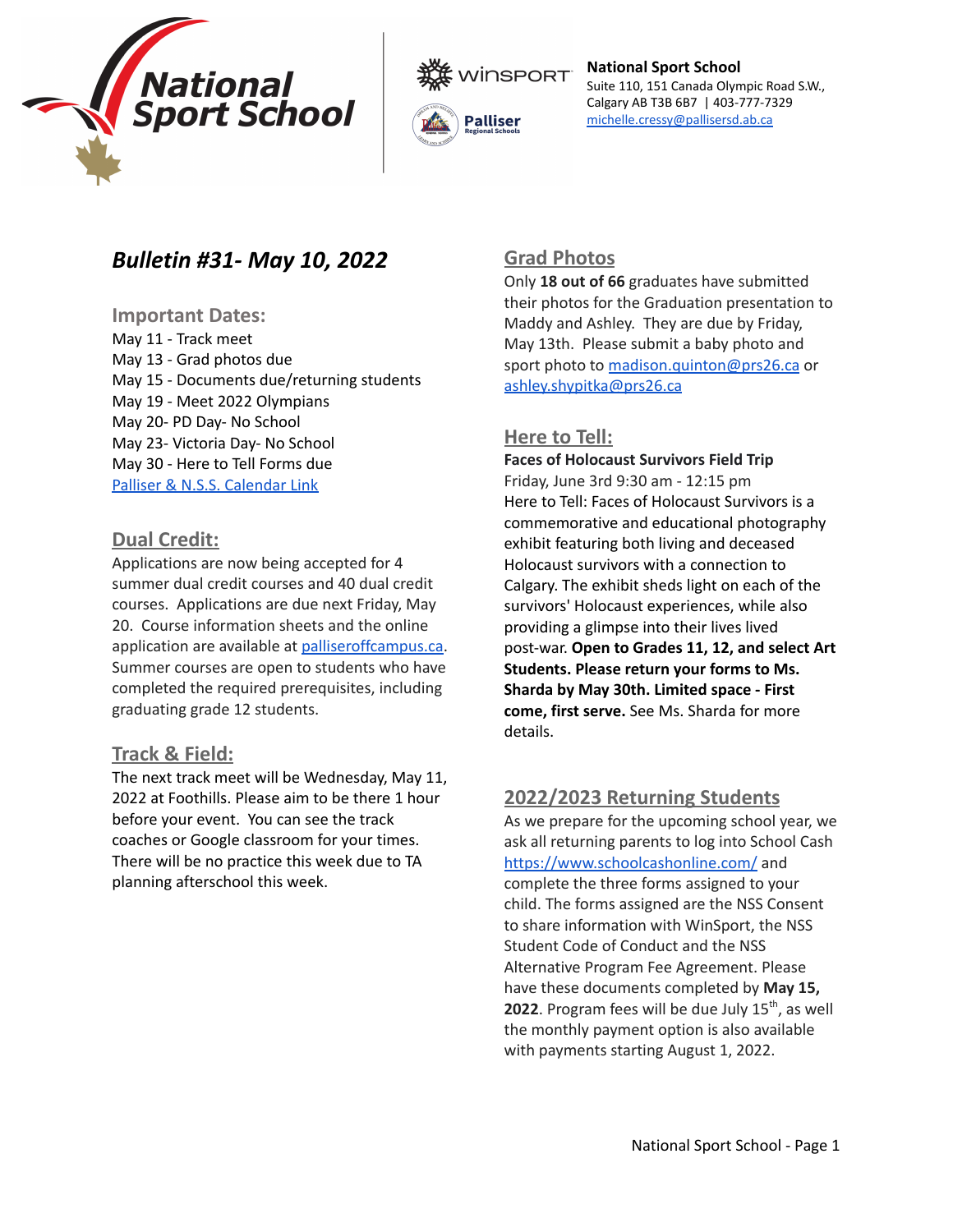







# **CSI CALGARY INVITES YOU TO MEET 2022 OLYMPIANS**

JOIN YOUR LOCAL OLYMPIC ATHLETES FOR A FIRESIDE CHAT ON MENTAL AND PHYSICAL HEALTH, RESILIENCE, GRIT, AND STICKING TO YOUR GOALS IN SPORT AND IN LIFE.

#### WHEN

THURSDAY MAY 19TH - 11:00AM - 12:00PM

#### **WHERE**

MULTIPURPOSE ROOM AT WINSPORT

## **CLICK HERE TO SUBMIT YOUR QUESTIONS AHEAD** OF TIME AND ENGAGE WITH THE ATHLETES



RACHAEL KARKER FREESTYLE SKIING - HALFPIPE BEIJING 2022 BRONZE MEDALLIST

**NOAH BOWMAN** 

PYEONGCHANG 5TH, **BEIJING 4TH)** 



**MAKENA HODGSON** LUGE BEIJING 2022



**BROOKE D'HONDT** SNOWBOARD - HALFPIPE BEIJING 2022

ank you to our spo avenueliving DynaLIFE **Q** ignite **INVICO<sup>>></sup>** MAWER

Parents and students are welcome! **Link to submit questions.** 

National Sport School - Page 2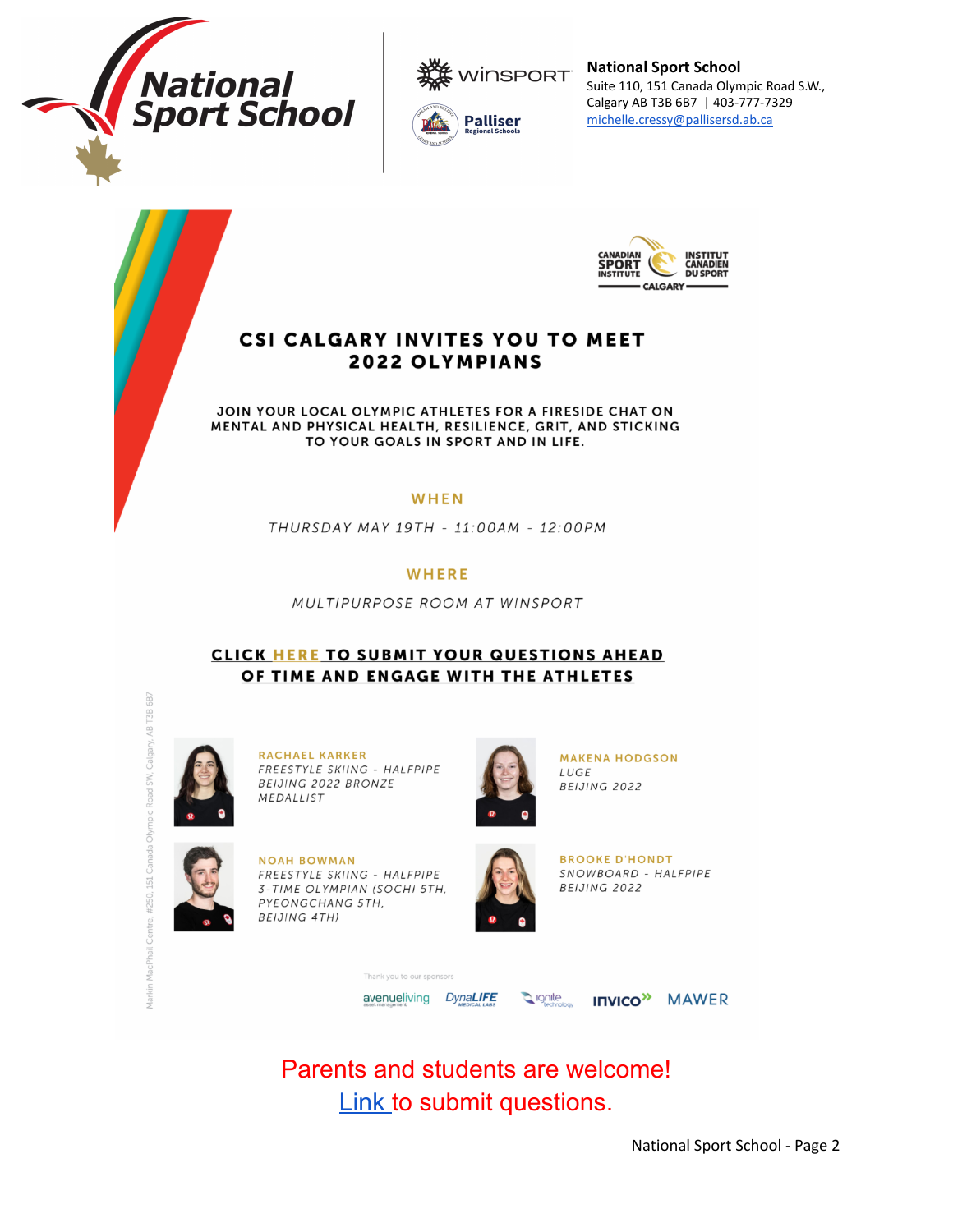





# June 2022 Final Examinations

| Monday, June 6                                                                              |                                                                                                                                                    | Tuesday, June 7                                                               | Wednesday, June 8                                                                 |                                                                                                                                                | Thursday, June 9                                                      |                                                                       | Friday, June10                                                                                                       |                                                                                                                                                                                                         |
|---------------------------------------------------------------------------------------------|----------------------------------------------------------------------------------------------------------------------------------------------------|-------------------------------------------------------------------------------|-----------------------------------------------------------------------------------|------------------------------------------------------------------------------------------------------------------------------------------------|-----------------------------------------------------------------------|-----------------------------------------------------------------------|----------------------------------------------------------------------------------------------------------------------|---------------------------------------------------------------------------------------------------------------------------------------------------------------------------------------------------------|
|                                                                                             |                                                                                                                                                    |                                                                               |                                                                                   |                                                                                                                                                |                                                                       |                                                                       | PD Day - No School for<br><b>Students</b>                                                                            |                                                                                                                                                                                                         |
| Monday, June 13                                                                             |                                                                                                                                                    | Tuesday, June 14                                                              | Wednesday, June 15                                                                |                                                                                                                                                | Thursday, June 16                                                     |                                                                       | Friday, June 17                                                                                                      |                                                                                                                                                                                                         |
| <b>ELA 30-1</b><br>Part A<br>ELA 30-2<br>Part A<br>$9:00 - 12:00$<br><b>Room 114</b>        |                                                                                                                                                    | Social<br>$30 - 1$<br>$30 - 2$<br>Part A<br>$9:00 - 12:00$<br><b>Room 114</b> | Last Day of Classes<br>$10-12$                                                    |                                                                                                                                                | <b>ELA</b><br>PAT<br>Part B<br>$9:00 - 10:15$<br>Room 114<br>Room 118 | Eng 20<br>$9:00-12:00$<br>Zado<br>Room 113                            | Math 30-1<br>$9:00 - 12:00$<br>Rm117<br>Math 30-2<br>$9:00 - 12:00$<br>Room 117<br>Last Day of<br>Classes<br>Grade 9 | <b>Math 20-1</b><br>$9:00 - 12:00$<br>Room 107<br><b>Math 20-2</b><br>$9:00-12:00$<br><b>Room 114</b><br>Math 31<br>$9:00 - 12:00$<br><b>Room 107</b><br>Math 10 C<br>$9:00 - 12:00$<br><b>Room 114</b> |
| Monday, June 20                                                                             |                                                                                                                                                    | Tuesday, June 21                                                              | Wednesday, June 22                                                                |                                                                                                                                                | Thursday, June 23                                                     |                                                                       | Friday, June 24                                                                                                      |                                                                                                                                                                                                         |
| <b>ELA 30-1</b><br>Part B<br><b>ELA 30-2</b><br>Part B<br>$9:00 - 12:00$<br><b>Room 117</b> | Math<br><b>PAT</b><br>Part A&B<br>$9:00 - 11:30$<br><b>Room 118</b><br><b>Room 114</b><br>Social 20<br>Part B<br>$9:00 - 11:00$<br><b>Room 113</b> | National Indigenous Day<br>Tutorials for all grades                           | Social<br>$30 - 1$<br>Social<br>$30 - 2$<br>Part B<br>$9:00 - 11 :30$<br>Room 117 | Science 10<br>Room 114<br>Room 118<br>$9:00 - 11:00$<br><b>Bio 20</b><br>$9:00 - 11:00$<br><b>Room 120</b><br>Chem 20<br>$9:00 - 11:00$<br>121 | <b>Bio 30</b><br>$9:00 - 12:00$<br>Room 117                           | Social<br><b>PAT</b><br>$9:00 - 10:20$<br><b>Room 114</b><br>Room 118 | Chem 30<br>$9:00 - 12:00$<br>Room 117                                                                                |                                                                                                                                                                                                         |
|                                                                                             |                                                                                                                                                    |                                                                               | Physics 20<br>$1:00-3:00$<br><b>Room 122</b>                                      |                                                                                                                                                |                                                                       |                                                                       |                                                                                                                      |                                                                                                                                                                                                         |
| Monday, June 27                                                                             |                                                                                                                                                    | Tuesday, June 28                                                              | Wednesday, June 29                                                                |                                                                                                                                                | Thursday, June 30                                                     |                                                                       | Friday, July 1                                                                                                       |                                                                                                                                                                                                         |
| Physics 30<br>$9:00 - 12:00$<br>Room 117                                                    |                                                                                                                                                    | Science 30<br>$9:00 - 12:00$<br>Room 117                                      | Appeals Day<br>Graduation Ceremony for<br>2021-2022<br>Last Day for staff         |                                                                                                                                                | Closed                                                                |                                                                       |                                                                                                                      |                                                                                                                                                                                                         |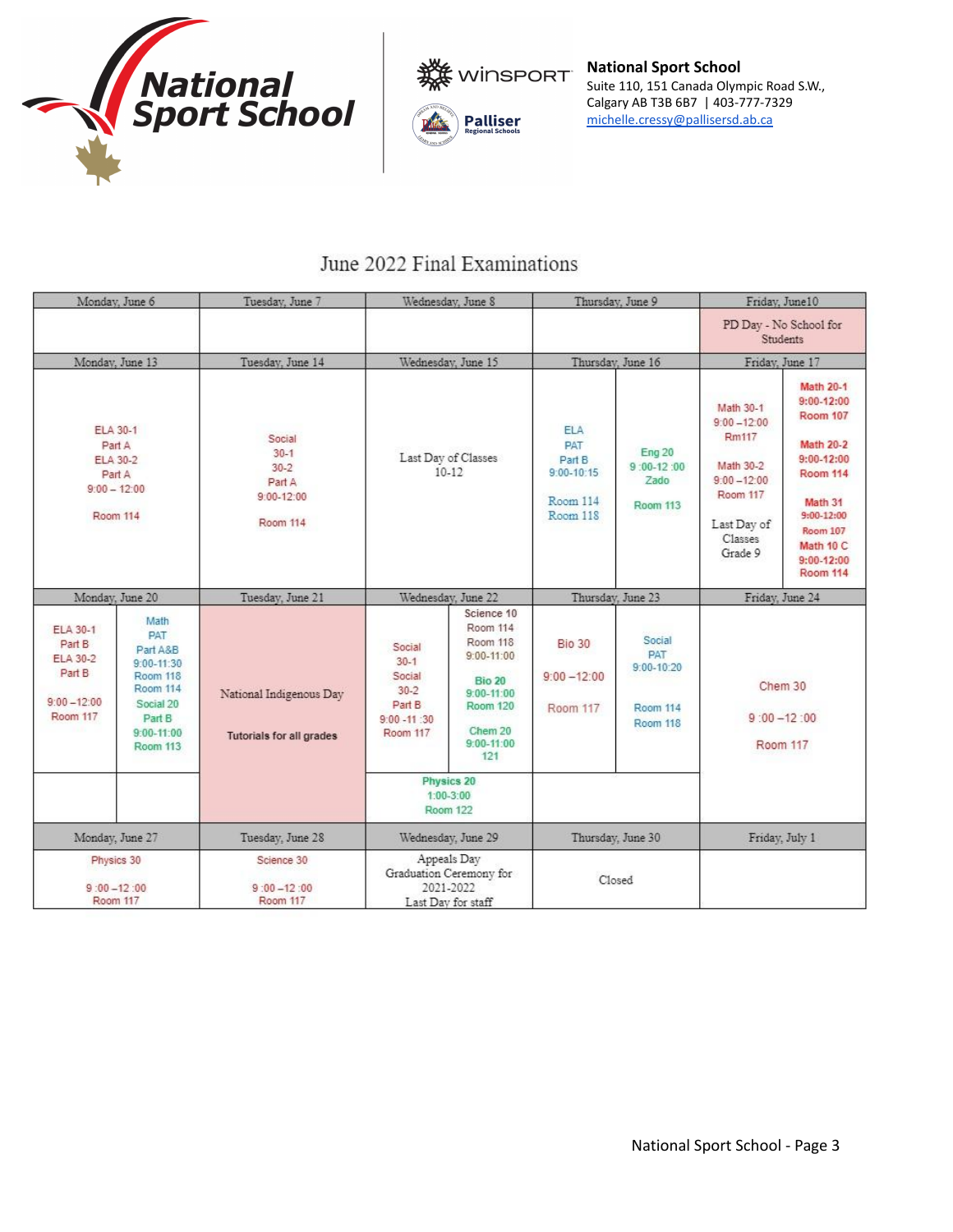



# **CSI Testing Group:**

The CSI Calgary Sport Product Testing group is currently recruiting 20 men to participate in an upcoming research study investigating the training effect of wearing a weighted suit throughout a 4-week training program. This is the first weighted fabric garment that doesn't rely on external weight sources like sand or metal inserts. This comfortable weighted suit is designed to fit like a second skin, providing compression, resistance, and recovery benefits.

## **Participants**

- 20 males ages 18-45
- Must be physically active and injury free
- Must be willing to adhere to our training program for 4 consecutive weeks (3x/week)

# **Testing & Training Protocol**

- All participants will be asked to perform two 30m sprints and several repeated jumps on a force plate to measure speed, acceleration, and power during pre & post testing sessions.
- All participants will be asked to perform 3 workout sessions/week for 4 weeks. The workout sessions are simple to follow and involve bodyweight type exercises such as lunges, jumps, squats, sprints, etc.
- 10 participants will wear a weighted suit throughout the 4-week training program. Assignment to the weighted suit group will be based on available sizes at the time of pre-testing.
- No strength, speed, or power workouts permitted outside the designated training program. Further details to be provided.
- Throughout the training program you will be asked to keep a detailed log of your workouts and other daily activities.
- Participants in the weighted suit group will be asked to complete online surveys to gather usability feedback.

# **Location**

● Pre & post testing and suit fitting will take place in the Biomechanics Laboratory at the CSI Calgary, located in the Markin MacPhail Centre at Winsport (COP)

## **Compensation**

● A \$ 100 SportChek gift certificate will be given as a thank you for participating

**If you're interested, please email John at jhorton@csicalgary.ca and use the subject line: Weighted Suit Study.** Please include name, DOB, and approximate suit size  $(XS - 4XL)$ .